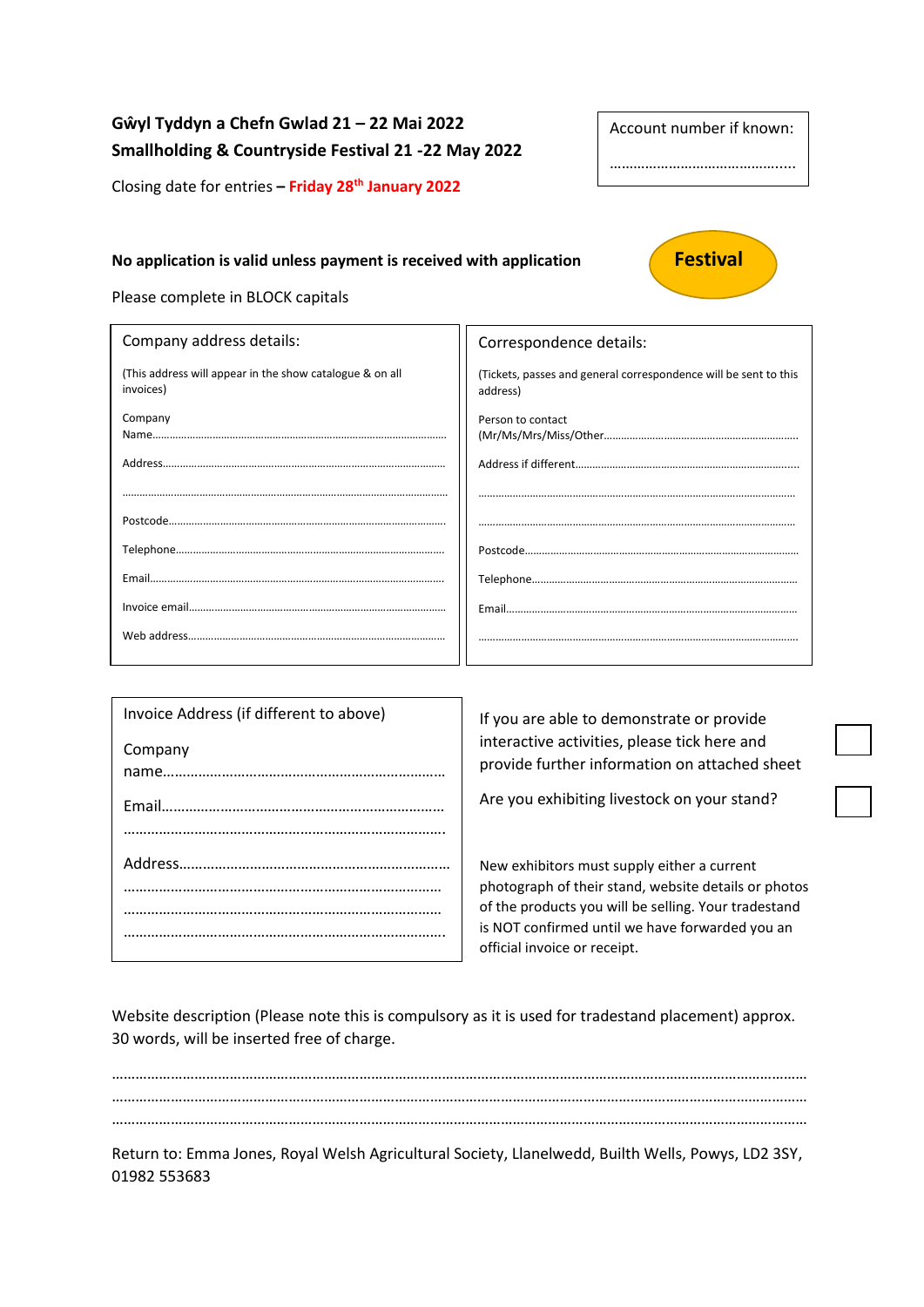Please complete this form if you are new exhibitor. Exhibitors returning from 2020 please use the enclosed pre-printed form. If you require amendments or relocations, please indicate where necessary.

| <b>OUTSIDE SPACE</b>                                                                                                                     |                                                                |                                                 |                                                       |  |
|------------------------------------------------------------------------------------------------------------------------------------------|----------------------------------------------------------------|-------------------------------------------------|-------------------------------------------------------|--|
| Any size stand may be booked as long<br>as the minimum depth is 3m or over.<br>Please indicate the frontage and depth<br>required below: | <b>Total Area</b><br>(multiply the<br>frontage x the<br>depth) | Rates: (perM2)<br>£7.95 Ag/Hort,<br>£11.02 Comm | <b>Stand Cost:</b><br>(Multiply total<br>area x rate) |  |
| Depth:<br>Frontage:                                                                                                                      |                                                                |                                                 |                                                       |  |
| <b>SMALLHOLDER CENTRE - South Glamorgan Exhibition Hall</b>                                                                              |                                                                | <b>No. Required</b>                             | <b>Stand Cost</b>                                     |  |
| Shell Scheme - Agri/Hort                                                                                                                 | 3m x 3m @ £123.21 each                                         |                                                 |                                                       |  |
| Shell Scheme - Commercial                                                                                                                | 3m x 3m @£243.93 each                                          |                                                 |                                                       |  |
| Open Space                                                                                                                               | Agricultural rate - £13.16/m2<br>Commercial rate - £26.19/m2   |                                                 |                                                       |  |

| <b>BREED SOCIETIES - LIVESTOCK BUILDING</b> |             |                                                                 | Indicate Number of animals on stand here - |         |              |         |              |
|---------------------------------------------|-------------|-----------------------------------------------------------------|--------------------------------------------|---------|--------------|---------|--------------|
| Shell Scheme                                |             | 3m x 3m £123.21 per 3 x 3 block, eg 6 x 3 £123.21 x 2 = £246.42 |                                            |         |              |         |              |
| AREA                                        | Frontage(m) | Depth                                                           | Hurdle                                     | Straw   | Chair        | Table   | <b>TOTAL</b> |
|                                             |             |                                                                 | £2 each                                    | £4 each | $£3.50$ each | £8 each | COST         |
| <b>CATTLE</b>                               |             | X 3m                                                            |                                            |         |              |         |              |
| <b>SHEEP</b>                                |             | X <sub>3m</sub>                                                 |                                            |         |              |         |              |
| <b>GOAT</b>                                 |             | X <sub>3m</sub>                                                 |                                            |         |              |         |              |
| PIG                                         |             | X <sub>3m</sub>                                                 |                                            |         |              |         |              |

TB TESTED, HALTER BROKEN CATTLE ONLY

| <b>HALL 1 - CRAFT/GIFT STANDS</b> |                      | No. Required | <b>Total Cost</b> |
|-----------------------------------|----------------------|--------------|-------------------|
| Shell Scheme                      | 3m x 3m £123.21 each |              |                   |

| <b>ELECTRIC</b>                     | No. Required | <b>Total Cost</b> |
|-------------------------------------|--------------|-------------------|
| Single Power Point £67 per outlet   |              |                   |
| Double Power Point £78 per outlet   |              |                   |
| 16amp Ceeform Socket £79 per socket |              |                   |

Carried forward to next page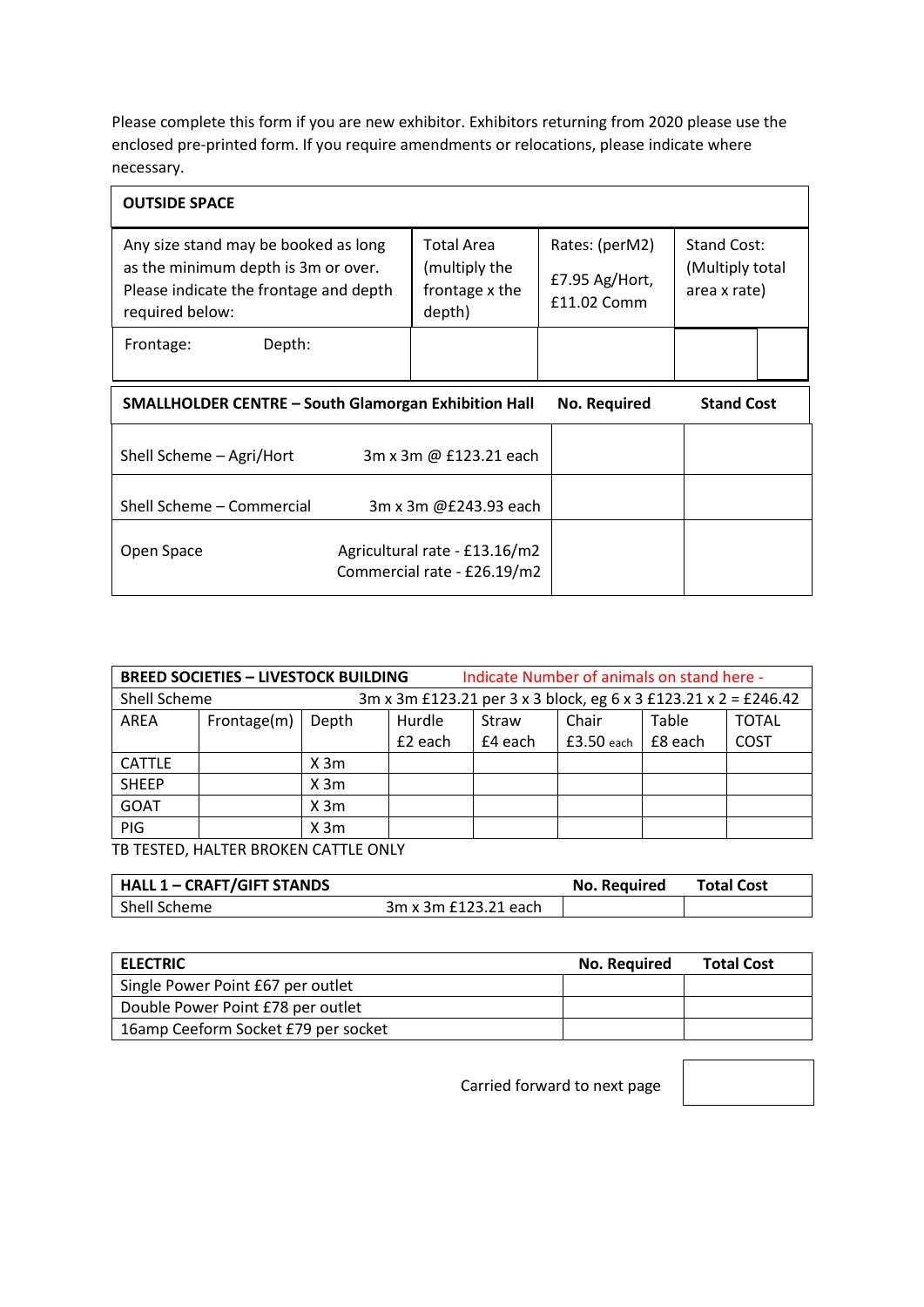| CARAVANS                      |             | No. Required | <b>Total Cost</b> |
|-------------------------------|-------------|--------------|-------------------|
| <b>Caravans External Park</b> | £18.50 each |              |                   |
| Caravans on Tradestands       | £18.50 each |              |                   |

| <b>TICKETS &amp; PASSES</b>                                      | No. Required | <b>Total Cost</b> |
|------------------------------------------------------------------|--------------|-------------------|
| Pre-Festival Personnel (one pass needed PER person)              |              |                   |
| Pre-Festival Vehicle (one pass needed PER vehicle)               |              |                   |
| <b>Festival Period Free Issue Tickets</b><br>TWO two-day tickets |              |                   |
| FOUR one-day tickets                                             |              |                   |
| Additional Festival Period One-day ticket<br>£11.67 per ticket   |              |                   |
| <b>Trade Servicing Pass</b>                                      |              |                   |
| Demonstration/Interactive activity? If you are able to           |              |                   |
| demonstrate a skill, provide an activity or interaction with the |              |                   |
| public, please outline on a separate sheet, including time       |              |                   |
| slots, and tick this box                                         |              |                   |

| <b>CONTRACTORS &amp; STAND ERECTORS</b>                                     |
|-----------------------------------------------------------------------------|
| If you intend to employ a stand contractor/erector please give details here |
|                                                                             |
|                                                                             |
|                                                                             |
|                                                                             |
|                                                                             |
|                                                                             |

|                                | PUBLIC LIABILITY INSURANCE – All stands must have Public Liability Insurance |
|--------------------------------|------------------------------------------------------------------------------|
| Insurance Company Name         |                                                                              |
| <b>Public Liability Amount</b> |                                                                              |
| Expiry Date                    |                                                                              |

| TOTALS brought forward                  |                  |  |
|-----------------------------------------|------------------|--|
| l VAT No 134 690369                     | Net Total        |  |
|                                         | Add VAT 20%      |  |
| Please make cheques payable to RWAS Ltd | <b>Total Due</b> |  |

I/we hereby apply for Tradestand space and agree to abide by the rules and regulations and safety policy of the Royal Welsh Agricultural Society Ltd, which I/we have read and will pass on to those of our contractors and staff attending the show. As a condition of entry we require copies of your current public liability insurance documentation

| $\textsf{SIGNED} \textit{}{\textbf{}} \textit{}{\textbf{}} \textit{}{\textbf{}} \textit{}{\textbf{}} \textit{}{\textbf{}} \textit{}{\textbf{}} \textit{}{\textbf{}} \textit{}{\textbf{}} \textit{}{\textbf{}} \textit{}\\$ |
|----------------------------------------------------------------------------------------------------------------------------------------------------------------------------------------------------------------------------|
|                                                                                                                                                                                                                            |
|                                                                                                                                                                                                                            |
|                                                                                                                                                                                                                            |
| DATF.                                                                                                                                                                                                                      |
|                                                                                                                                                                                                                            |